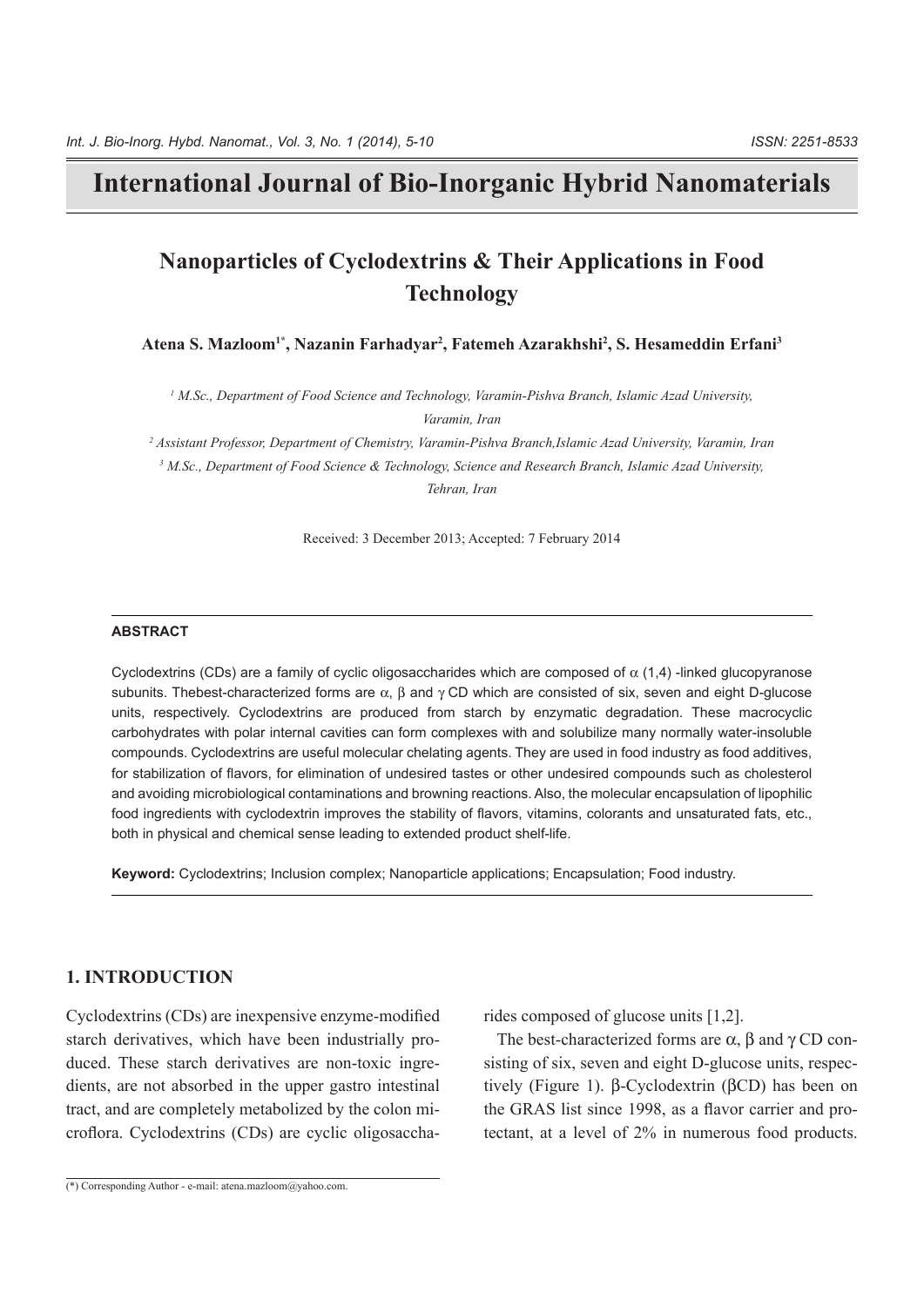riers for molecular encapsulation of flavors and other Cyclodextrins can be utilized in foods mainly as caring, homogeneous, pure substances and a very broad groscopic, moreover, they are water-retention improvsensitive ingredients, considering that CDs are not hyfield of their utilization begins to assert itself.

The compounds having super molecular structures molecular interactions where covalent bonds are not carry out chemical reactions which involve all intracals. Majority of all these reactions are of 'host-guest' formed between interacting molecules, ions or raditioned above, cyclodextrins are the most important. type. Compared to all the super molecular hosts menity, the properties of the materials with which their Because of their inclusion complex forming capabilcomplexity can be modified significantly  $[3]$ .

As a result of molecular complexation phenomenon CDs are widely used in many industrial products, technologies and analytical methods. The negligible cytotoxic effects of CDs are an important attribute in applications such as rug carrier  $[4,5]$ , food and flavors [6], cosmetics [7], packing  $[8]$ , textiles  $[9]$ , separation processes [10], environment protection [11], fermentation [12] and catalysis fields [13].

Cyclodextrins have been known for nearly 100 ing starch with Bacillus amylobacter and in 1903, years. In 1881, Villiers first produced them by digest-Schardinger demonstrated the cyclic structure of cose units linked by  $\alpha$ -(1,4) glycosidic bonds. CDs reducing malto-oligosaccharides composed of gluthese compounds. Cyclodextrins macro cyclic, nonare naturally occurring water-soluble glucans. They are also known as cycloamyloses, cyclomaltoses and Schardinger dextrins. They are produced as a result of intramolecular transglycosylation reaction from degradation of starch by cyclodextrin glucanotrans-

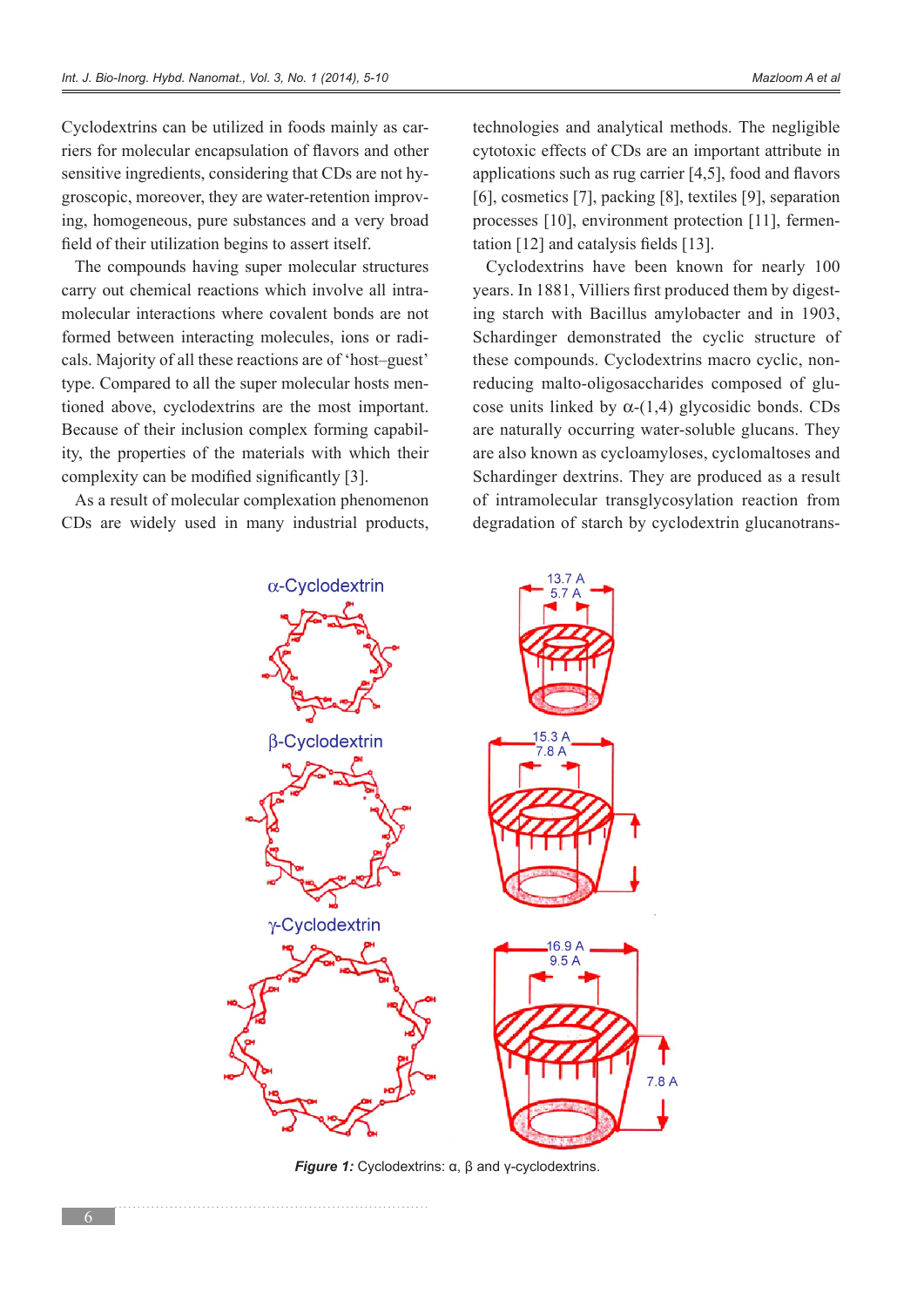ferase enzyme (CGTase) [3].

### **2. PROPERTIES OF CYCLODEXTRINS**

#### *cyclodextrin-*α *2.1.*

- The main properties are:
- Relatively irritating after i.m. injection
- Binds some lipids; some eye irritation
- Between 2% to 3% absorption after oral administration to rats
- No metabolism in the upper intestinal tract
- Cleavage only by the intestinal flora of caecum and colon  $[14]$ .

### *yclodextrin-*β *2.2.*

The main properties are:

- Less irritating than  $\alpha$ -cyclodextrin after i.m. injection
- Binds cholesterol
- Very small amounts  $(1-2\%)$  absorbed in the upper intestinal tract after oral administration
- No metabolism in the upper intestinal tract
- Metabolized by bacteria in caecum and colon
- maceutical formulations and thus, probably the best - Currently the most common cyclodextrin in pharstudied cyclodextrin in human
- Application of high doses may be harmful and is not recommended, therefore bacterial degradation and fermentation in the colon may lead to gas production and diarrhea [14].

### *cyclodextrin-γ 2.3.*

The main properties are:

- Insignificant irritation after i.m. injection
- Rapidly and completely degraded to glucose in the upper intestinal tract by intestinal enzymes (even at high daily dosages, e.g.  $10 - 20$  g/kg)
- $-Almost no (0.1%) absorption (of intact v-cvclodextrin)$ after oral administration
- Practically no metabolism after i.v. administration
- Probably the least toxic cyclodextrin (at least of three natural cyclodextrin)
- Actively promoted as food additive by its main manufacturers
- Complexion abilities [14].

## *A. INCLUSION COMPLEX FORMATION*

ity to form solid inclusion complexes (host–guest The most notable feature of cyclodextrin is their abilcomplexes) with a very wide range of solid, liquid ular complexation  $[15]$ . In these complexes, a guest and gaseous compounds by a phenomenon of molecmolecule is held within the cavity of the cyclodextrin host molecule. Complex formation is a dimensional fit between host cavity and guest molecule  $[16]$ . The lipophilic cavity of cyclodextrin molecules provides a microenvironment into which appropriately sized plex [17]. No covalent bonds are broken or formed non-polar moieties can enter to form inclusion comduring formation of the inclusion complex [18]. The bic guest molecules present in the solution to attain an ity. Water molecules are displaced by more hydropholease of enthalpy-rich water molecules from the cavmain driving force of complex formation is the retrin ring strain resulting in a more stable lower energy apolar-apolar association and decrease of cyclodexstate  $[3]$ . The binding of guest molecules within the host cyclodextrin is not fixed or permanent but rather is a dynamic equilibrium. Binding strength depends on how well the 'host-guest' complex fits together and on specific local interactions, between surface atoms. Complexes can be formed either in solution or in the crystalline state and water is typically the solvent of choice. Inclusion complexation can be accomplished aqueous solvent. Cyclodextrin architecture confers in co-solvent system, also in the presence of any nonerties markedly different from those exhibited by non-<br>cyclic-carbohydrates in the same molecular weight upon these molecules a wide range of chemical properties markedly different from those exhibited by nonupon these molecules a wide range of chemical proprange. Inclusion in cyclodextrins exerts a profound ecules as they are temporarily locked or caged within effect on the physicochemical properties of guest molthe host cavity giving rise to beneficial modifications of guest molecules, which are not achievable otherwise [19]. These properties are: solubility enhancement of highly insoluble guests, stabilization of labile guests against the degradative effects of oxidation, visible or tion, physical isolation of incompatible compounds, UV light and heat, control of volatility and sublimachromatographic separations, taste modification by masking off flavors, unpleasant odors and controlled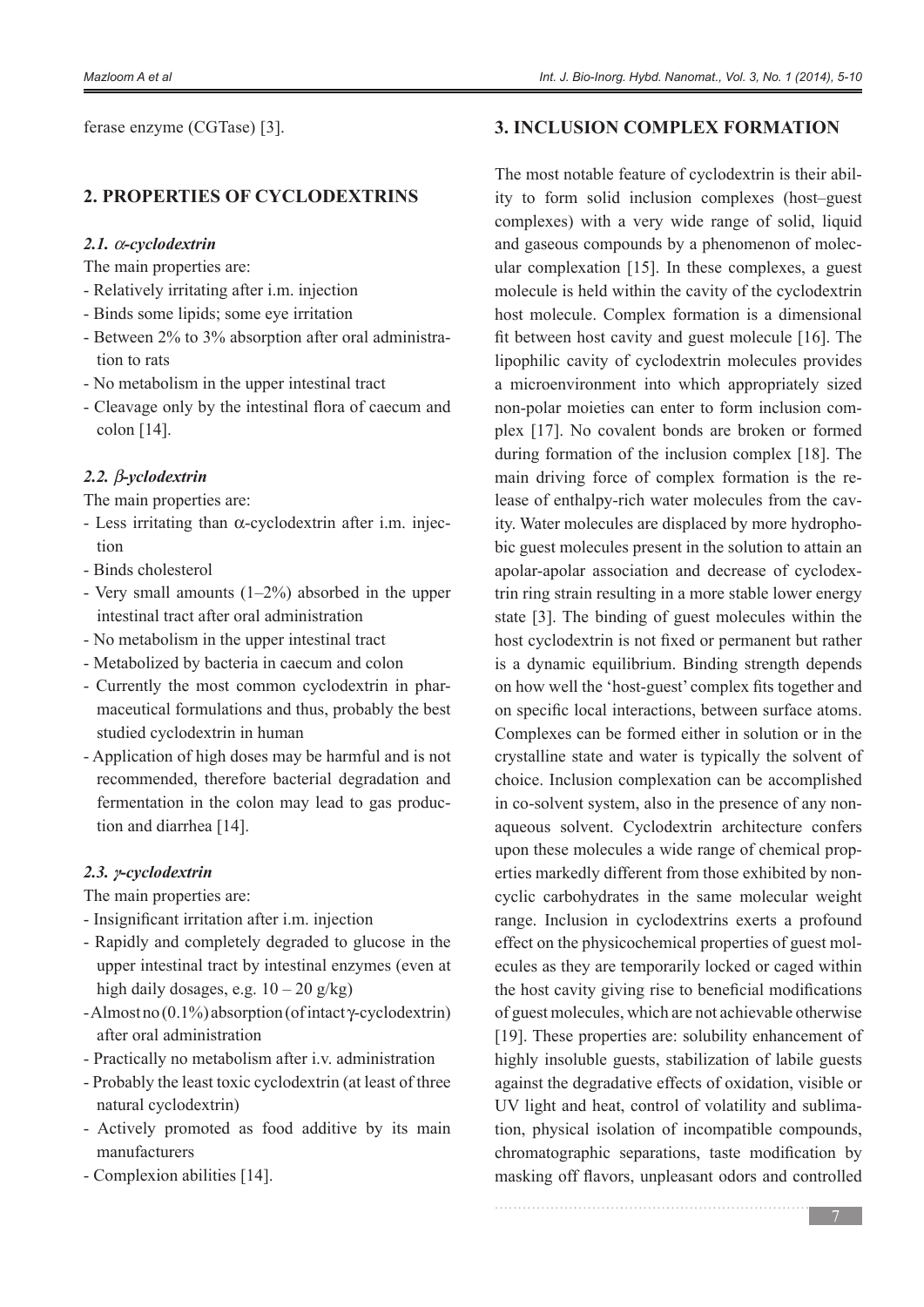release of drugs and flavors. Therefore, cyclodextrins ics  $[22]$ , environment protection  $[23]$ , bioconversion are used in food  $[20]$ , pharmaceuticals  $[21]$ , cosmet-[24], packing and textile industry  $[9]$ .

The potential guest list for molecular encapsulation hydes, ketones, alcohols, organic acids, fatty acids, pounds as straight or branched chain aliphatics, aldein cyclodextrins is quite varied and includes such comgens, oxyacids and amines [19]. Due to the availability aromatics, gases, and polar compounds such as haloof multiple reactive hydroxyl groups, the functionality of CDs is greatly increased by chemical modification. tuting various functional compounds on the primary trins are expanded. CDs are modified through substi-Through modification, the applications of cyclodexand/or secondary face of the molecule. Modified CDs are useful as enzyme mimics because the substituted functional groups act in molecular recognition. The same property is used for targeted drug delivery and analytical chemistry as modified CDs show increased enantio selectivity over native cyclodextrins [15].

# 4. CYCLODEXTRINS AS MULTIFUNC-<br>TIONAL FOOD INGREDIENTS

tion in foods offers the following advantages  $[25]$ : The application of CD-assisted molecular encapsula-

- Protection of active ingredients against oxidation. light-induced reactions, heat-promoted decomposi-<br>tion, loss by volatility, sublimation.

- Elimination (or reduction) of undesired tastes/ odors, microbiological contaminations, fibers/other undesired components, hygroscopicity, etc.

- Technological advantages that include typically stable, standardizable compositions, simple dosing and handling of dry powders, reduced packing and storage costs, more economical, technological processes, manpower saving.

# 5. CYCLODEXTRINSAS FLAVOUR CAR-<br>RIERS

From functional standpoint, cyclodextrins can be considered as 'empty capsules' of molecular size, and

thus the cyclodextrin complexation of flavors is an encapsulation process on molecular scale. The unique feature of the molecular encapsulation compared with ogy provides an effective protection for every single traditional encapsulations is that, this novel technolflavor constituent present in a multicomponent food system. This molecular scale encapsulation inhibits or excludes molecular interactions between the different components of natural or synthetic composite systems like flavor concentrates essential oils, oleoresins, etc. .[26]

# **6. CYCLODEXTRINTO PROTECT AGAINST OXIDATION**

sitive flavors or other food ingredients (unsaturated The complete or partial entrapment of oxygen senfatty acids, colourants, etc.) by cyclodextrins will, in stabilized flavors were found to survive even extreme bility of the encapsulated agents. Such evclodextrinmost cases, result in improvement of chemical staconditions as it is illustrated on the example of pure oxygen-stressed cinnamaldehyde and benzaldehyde toring manometrically the oxygen consumption of the tity was performed using a Wartburg apparatus, moni-[27]. The effect of oxygen stress on the flavour identest samples. The results of these experiments showed that CD complexation almost entirely prevented these oxydizable substances from chemical alterations even when stored in pure oxygen atmosphere [26].

# *A. CYCLODEXTRIN TO PROTECT AGAINST* **LIGHT-INDUCED DECOMPOSITIONS**

Many of the components of flavors are known to be ample, citral (a component responsible for fresh citrus) sensitive against different kinds of irradiation. For exodor) is reported to be cyclized under UV irradiation to 'photocitral A' and 'photocitral B'  $[27]$ . Besides the so called photocitrals the formation of p-cymene and ed which, will cause significant taste modification in other cyclic monoterpenes have been recently reportcitrus flavor containing juices. However, when citral is molecularly entrapped by  $\beta$ -cyclodextrin, none of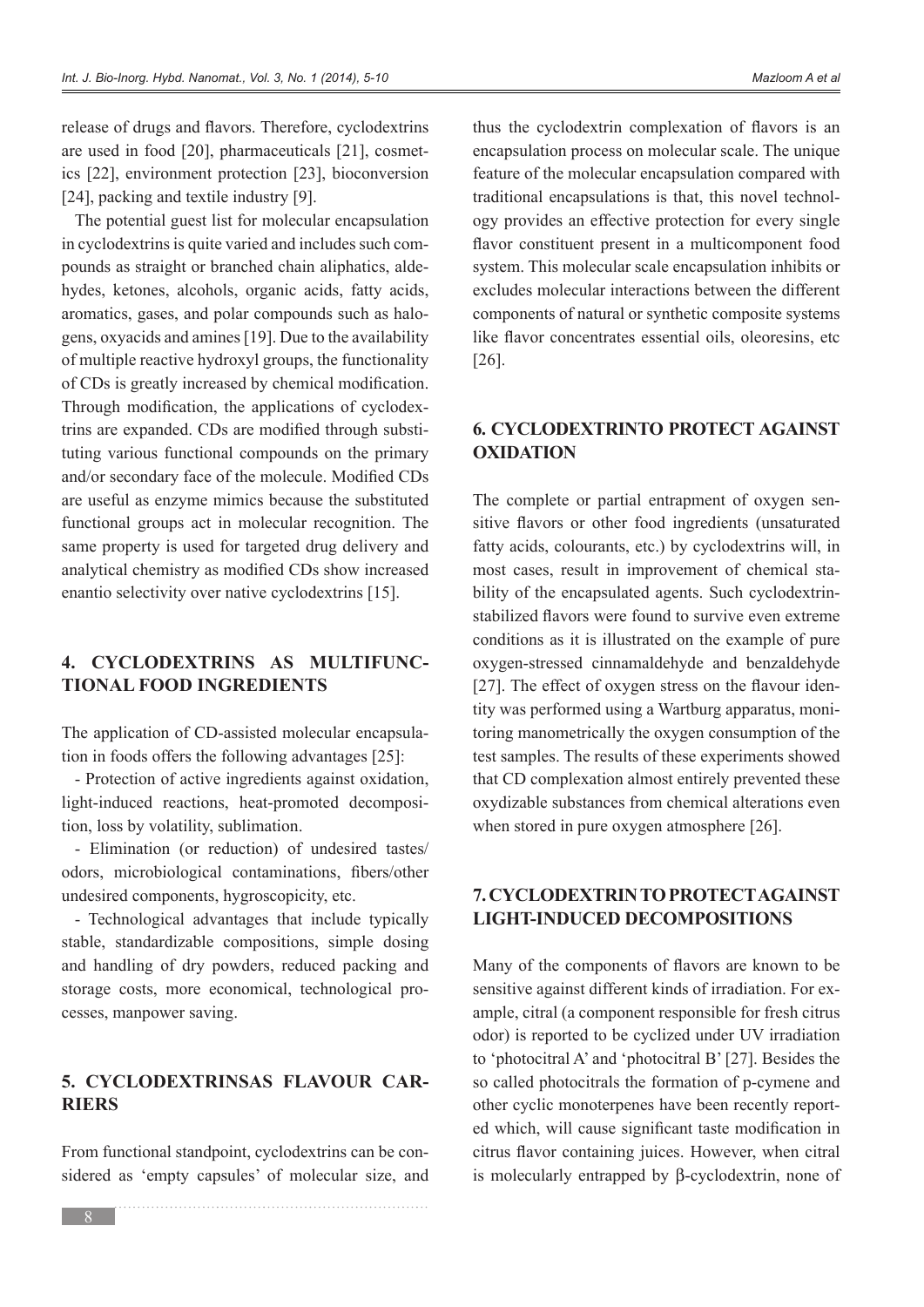the above cyclic decomposition products was found ing light stability results were obtained with other  $\beta$ after a 6-h exposure to UV light [28]. Similar promis-CD-complexed flavors upon storage in solid dry state under UV light [26].

# **8. CYCLODEXTRIN TO PROTECT AGAINST HEAT-INDUCED CHANGES**

The CD complexes of volatile flavors and essential vor retention is attained by employing cyclodextrins, able resistance toward heat. In general, improved flaoils in solid, dry state were found to possess a remarkcompared to the traditional formulations [29]. It was demonstrated on the example of the free adsorbed and cyclodextrin entrapped forms of natural essential oils how powerfully the molecular encapsulation can ration. The special thermo analytical method-Evolved protect the volatile active ingredients against evapotor released during a programmed heating of solid test Gas Analysis-detects organic volatiles by FID detecsamples. Similar encouraging results were obtained by isothermic heat treatments (accelerated stability test) at  $60^{\circ}$ C for 14 days [26].

# **9. PACKING AND TEXTILE INDUSTRY**

Textile finishing is another area in which cyclodextrins bued with novel properties by means of cyclodextrins. are increasingly attracting attention. Fabrics can be imties of cyclodextrins to textiles. Wacker-Chemie(the In order to permanently transfer the versatile propernyl (MCT) substituents to the fiber. This substituted tached reactive CD derivative with monochlorotriaziworld's largest producer of  $\gamma$ -CDs) covalently at-CD provided excellent textile finishing for cottons, rated to the fabrics to entrap and mask malodors from blended materials and wools. CDs are also incorpoing fabrics to increase dye uptake by the fabric and sweat and cigarette smoke. CDs are also used for dying hydrophobic tosyl derivative of  $\beta$ -cyclodextrins, reduce the amount of dye lost in the wastewater. Us-3-fold increase in the binding of fluorescent dye to the polyester fiber was attained [9]. CDs also play a major role in the packing industry. Cyclodextrin inclusion complex containing oily antimicrobial and volatile agents, are coated on a water-absorbing sheet with a natural resin binder, which is used for wrapping fresh products [30]. It was found that food-packaging bags manufactured by using CD with ethylene-tetracyclo-<br>3-dodecane copolymer and hinokitol, showed no odor and good antifungal properties after 1 week of storage at room temperature, which proved useful for food-<br>packaging materials [8].

### **10. CONCLUSIONS**

The ability to hold, orient, conceal and separate guest ity place cyclodextrins in a unique class of building molecules together with CDs' chirality and low toxicblocks for constructing novel molecular architecture. purpose technological tools that can be finely honed ents, extenders or bulking agents, but they are multi-Cyclodextrins are not merely another group of excipiby chemical modification. CDs have a demonstrated vironment for solving a range of current problems. biotechnological utility as modifiers of sub-microen-They act as molecular chelating agents of growing importance in food, pharmaceuticals, agriculture and chromatographic techniques. The versatility of CDs and modified CDs is demonstrated in their range of applications from cosmetics and food to drugs.

### **REFERENCES**

- 1. Saenger W., Angew. Chem., **19** (1980), 344.
- 2. Szetili J., Chem. Rev. 98 (1998), 1743.
- 3. Stella V.J., Rajewski R.A., *Pharm Res.*, 14 (1997), 556.
- 4. Matsuda H., Arima H., Adv. Drug Deliv. Rev., 36  $(1999), 81.$
- 5. Mabuchi N., Ngoa M., *Japanese Patent JP* 2001, 632. 128,
- 6. Buschmann H.J., Schollmeyer E., A review. *J.Cosmet. Sci.*, 53 (2002), 185.
- 7. Hirose T., Yamamoto Y., Japanese Patent JP  $(2001)$ , 55480.
- 8. Hedges R.A., *Chem. Rev.*, **98** (1998), 2035.